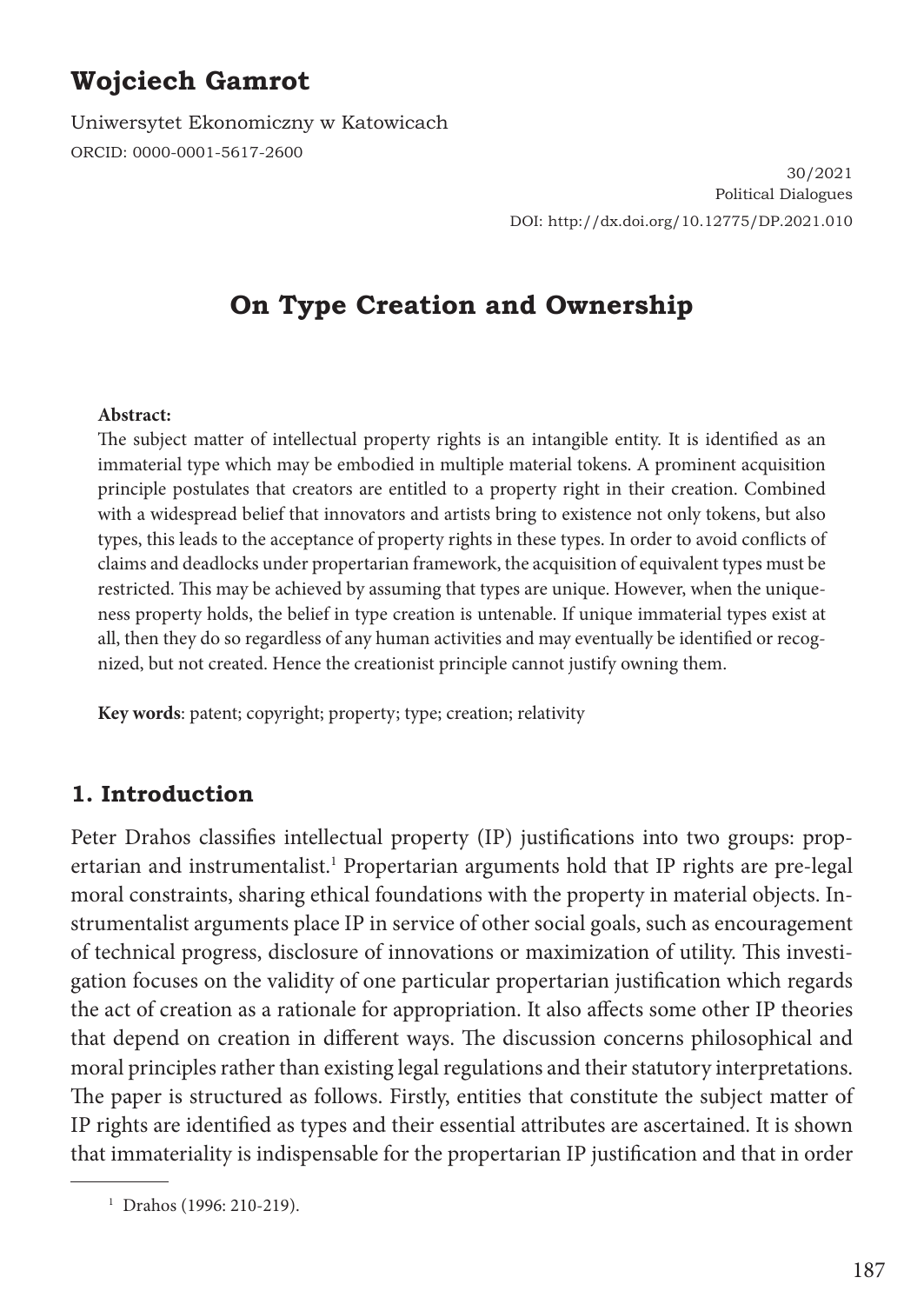to avoid conflicts of claims under propertarian framework, the acquisition of equivalent types must be restricted. It is shown that the assumption of type uniqueness prevents such conflicts. Then the creationist argument for IP is briefly discussed. Against its central assumption of type creation it is objected that unique immaterial entities cannot be created. They either preexist any human intellectual effort or do not exist at all. The objection is supported by a relativistic argument. It is demonstrated that the creationist assumption leads to a self-contradiction when the relativity of simultaneity and chronological order is accounted for. The consequences of this finding are then explored.

 Labels stating "patent pending" and "all rights reserved" may be placed on a material thing. However, the scope of IP is not perceived as being limited to physical boundaries of that thing.<sup>2</sup> To the contrary, it is postulated that IP primarily refers to a non-tangible "intellectual" entity, as stated by Ayn Rand:

what the patent or copyright protects is not the physical object as such, but the *idea* which it embodies.<sup>3</sup>

The word "idea" is employed by several authors, $4$  but the diversity of its meanings hinders theoretical discussions. In particular, "mere" ideas are often explicitly distinguished from "expressions of ideas" regulated by copyright and from "applications of ideas" associated with patents. Hence a need arises for a general term incorporating the subject matter of IP in all its various branches, such as copyright, patents, trade marks and industrial designs. While the range of designations appearing in the literature is rather wide, as shown in table 1, the choice of a convenient term is facilitated by an important circumstance. Ultimately, each IP violation involves a *material structure*, that is a gathering of matter arranged in some way<sup>5</sup>. In order to define IP rights, the class of prohibited material structures must be identified. A condition distinguishing its members must be explicitly or implicitly stated. It must specify the choice of material components and all the relevant relations among them: spatial ordering, connections, compositions, states and possibly also their evolution in time. Without such a statement IP violations would be impossible to identify in advance and hence unavoidable. Conveniently, it is implied in the term "type", that is employed by several authors.<sup>6</sup> The type may be embodied in gatherings of matter satisfying a prescribed condition, such as gears, springs and levers in a clock, transistors in a microchip, ingredients in a chemical compound, DNA molecules in a living organism, paper and ink in a book, automatons in an industrial pro-

<sup>2</sup> Bouckaert (1990); Drahos (1996: 17).

<sup>3</sup> Rand (1986: 141).

<sup>4</sup> See: Hughes (1988); Hettinger (1989); Bouckaert (1990); Moore (1997); Stercx (2006); Attas (2008); Breakey (2009); Cwik (2014).

<sup>5</sup> Hughes (1988)

<sup>&</sup>lt;sup>6</sup> See: Dodd (2000); Moore (1997, 2003); Schiffrin (2007); Biron (2010); Wilson (2010).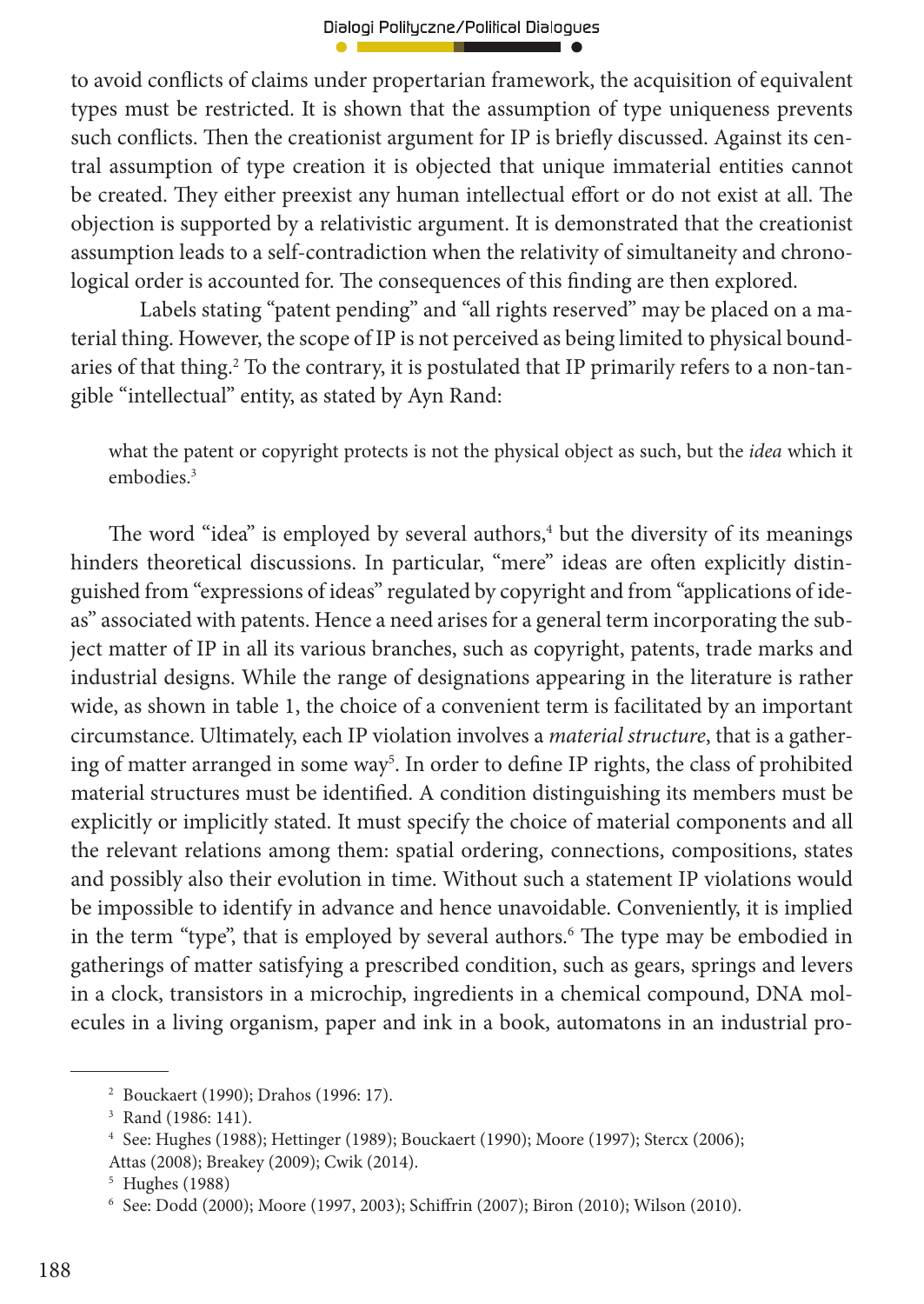cess and dancers' bodies in a ballet. Th ese gatherings of matter are called *tokens*. James Wilson argues that the type-token distinction properly reflects the ontology of intellectual property.<sup>7</sup> Adopting this convention one may state that propertarian justifications of IP postulate unilateral appropriation of types, which entails the right to control their physical manifestations enforceable against anybody in the absence of any prior contract binding parties; and in particular the right to prohibit unauthorized production, sales or use of tokens.<sup>8</sup> This propertarian meaning of IP will be assumed in further discussion.<sup>9</sup>

# **2. Type properties**

In order to support IP on propertarian grounds, types must be *immaterial*. 10 Otherwise, they would have recognizable physical borders, not violated by independent production, sales and use of copies.<sup>11</sup> There would be no propertarian rationale for prohibition.<sup>12</sup> By assuming immateriality this difficulty is avoided. It becomes possible to claim that an unauthorized arrangement of matter into a configuration satisfying type's condition anywhere in the universe is a trespass. In the absence of physical borders, such claims may sound convincing. The existence of immaterial entities is disputed by some philosophers,<sup>13</sup> but it is indispensable to the propertarian justification of IP because the ownership of nonexistent objects is pointless. Hence in what follows immateriality will be assumed to hold.

Further discussion is supported by an analogy. There is a class of entities which are similar to types. These are laws of nature. They are abstract and immaterial. They also possess another property. Two apples falling from trees are treated as manifestations of *the same* law of gravity. Also, when someone notices that the electric current flowing

 $^\circ$  This study concerns pre-legal moral principles rather than existing regulations. Hence we may disregard differences between particular IP regimes and various legal exemptions from the prohibition, such as fair use, right to quote, permissions for scientific experiments and limited duration. These are not integral parts of the propertarian justification.

10 See: Sandefur (2007); Bouillon (2009), Biron (2010: 386).

<sup>11</sup> If these borders somehow automatically extended to newly assembled tokens, then choreographers and tattoo makers would acquire bodies of dancers and tattooed individuals. Poets and lyricists would acquire brains of people who memorized poems and songs. Filmmakers would demand restitution from those who blow up TV sets displaying their films. Property claims to objects that simultaneously embody many types - say a picture made using patented paints - would contradict each other.

 $12$  While the production of new tokens by competitors may reduce the demand for the original one and lower perceptions of its exchange value, this is not sufficient to prohibit it. Firstly, the exchange value is subjective (Wiśniewski 2020). Its perceptions vary among individuals and may grow instead of falling when new tokens appear (Attas 2008). Any aggregation of perceptions and their changes is arbitrary. Secondly, a consistently enforced protection of value leads to an absurd prohibition of any productive activity because the assemblage of a substitute for anything might lessen the value of someone's existing stock of that thing (cf. Dominiak 2014).

13 Bouillon (2009); Gordon (2003).

<sup>7</sup> Wilson (2010).

<sup>8</sup> Moore (2003).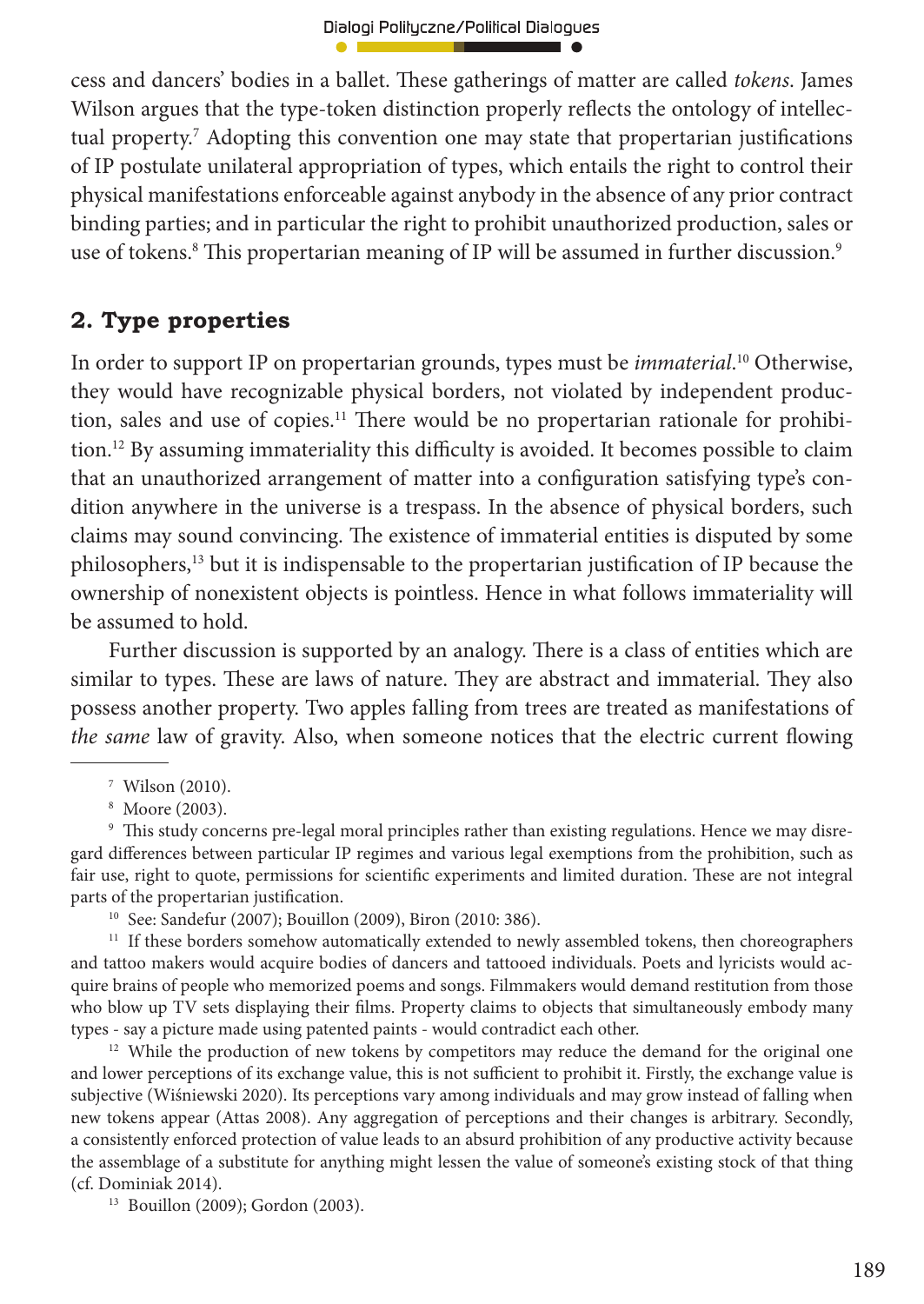through a conductor is proportional to the voltage and describes this relation, the event is interpreted as a restatement of Ohm's law, rather than origination of a new one. More generally, identical relations among physical objects observed in identical circumstances or described by various individuals are believed to manifest the same *single* law of nature. It is tacitly assumed that two identical-but-distinct laws do not exist. We shall call this property *uniqueness*. An alternative would be to imagine non-unique natural sciences where the fall of apples from trees owned by different individuals might be governed by separate laws of gravity or where independent statements of equivalent formulas might represent different laws. This would hinder the generalization of observations into laws. Entities would be multiplied needlessly, violating the law of parsimony, also known as the Occam's razor principle. Hence the uniqueness is preferred: it enables precise description of nature without unneeded complication.

Are types unique ? If someone synthesizes an antibiotic particle which corresponds exactly to the one obtained by Fleming in 1928, then it is intuitive to think of it as *the same* chemical substance, namely penicillin. If someone writes a poem that perfectly corresponds to Frost's "The road not taken", then it is intuitive to conclude that *the same* poem has been written. Types are so similar to the laws of nature that some of them are considered a special kind thereof.<sup>14</sup> Both classes of entities describe relations among physical objects and may guide expectations on their beneficial effects. This close affinity suggests that uniqueness is shared by both. Besides, unique types precisely describe any material structure without redundancies and unnecessary complications. Hence the principle of parsimony may be invoked in favor of type uniqueness.

Moreover, advocates of propertarian IP justifications need to deal with an important problem. After the type - say  $T$  - is taken into ownership, further appropriations of any conceivable types with equivalent defining conditions must be restricted. Otherwise, the IP in *T* might be challenged by anyone who has independently produced its tokens, anyone who has imitated *T*, and even anyone who is barely able to precisely describe *T*. These individuals might respond to claims of *T* 's owner by declaring ownership of equivalent types *U*, *V*, *W*, ..., which are distinct from *T* and hence open to appropriation regardless of it being owned.<sup>15</sup> Each newcomer could counter the IP right of *T*'s owner with an opposite IP right in *U*, *V* or *W*. Beneficial gatherings of matter would be subject to a growing number of newcomers' claims resulting in a deadlock and forcing the society to abolish IP. The uniqueness assumption solves this problem. It enables a dismissal

<sup>14</sup> Rothbard (1962: 748); Long (1995), Kinsella (2008: 24).

<sup>&</sup>lt;sup>15</sup> Let Crusoe appropriate a wild goat and let Friday learn about it. If another unowned identical wild goat exists, Friday is at liberty to subsequently appropriate it, regardless of the amount of knowledge he possesses on Crusoe's goat, and regardless of his competences in goat-catching. His liberty is not affected by the fact that he might catch it by pure luck, rather than arduous effort. Crusoe's property rights are not violated until Friday happens to appropriate Crusoe's goat, that is until the two goats are the same. Newcomers may support their claims by this analogy.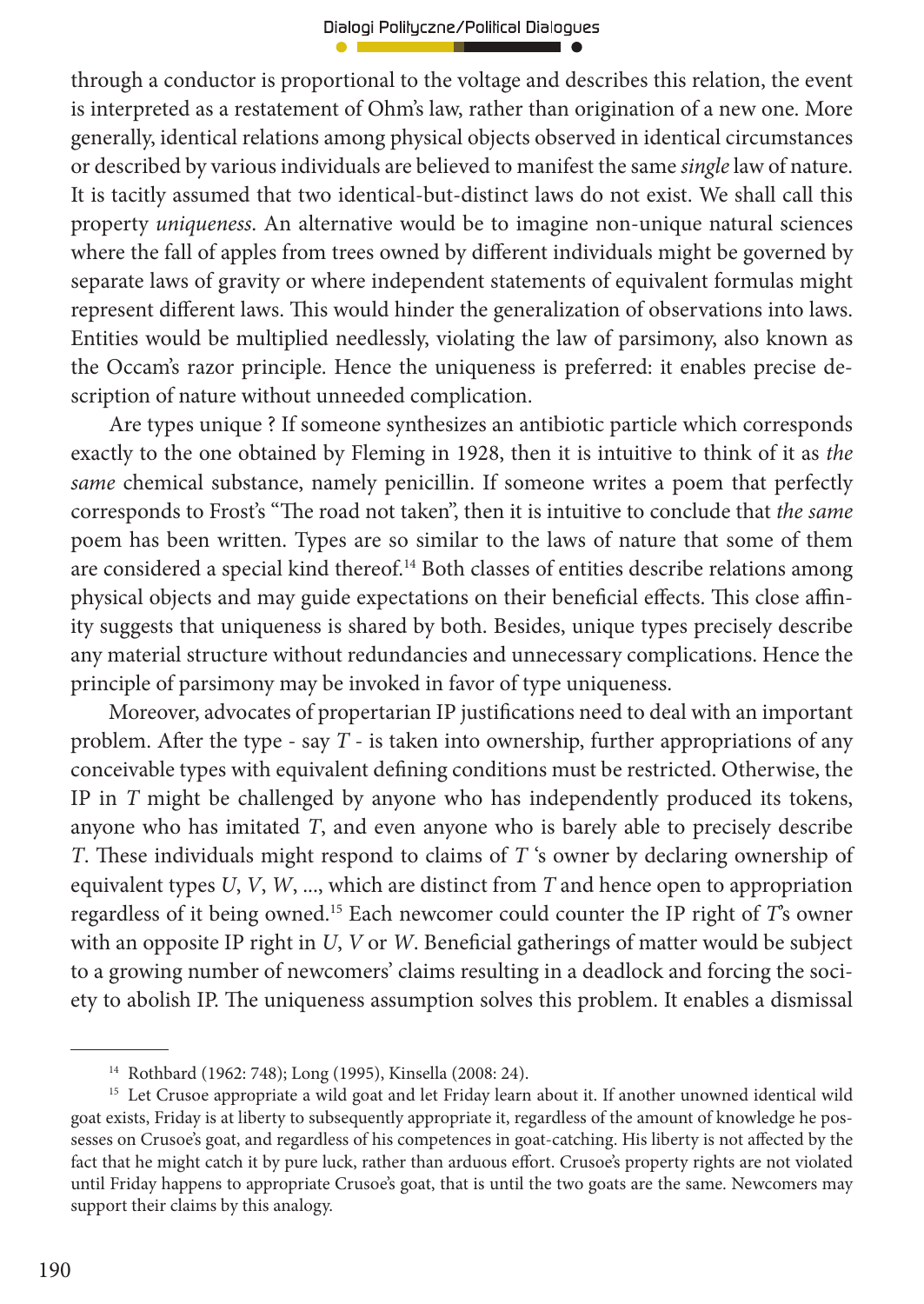of *U*, *V*, *W,*..., as lacking "novelty" or "originality", which simply means that they are *T*, they are already owned, and hence cannot be appropriated by anyone else. Hence, in what follows the uniqueness property will be assumed to hold<sup>16</sup>.

## **3. Creationism**

Propertarian arguments for IP frequently refer to creation as a source of moral right to property. Such a *creationist principle* is expressed by Edwin Hettinger:

Perhaps the most powerful intuition supporting property rights is that people are entitled to the fruits of their labor. What a person produces with her own intelligence, effort and perseverance ought to belong to her and to no one else. "Why is it mine ? Well, it's mine because I made it, that's why. It wouldn't have existed but for me."<sup>17</sup>

But the production of tokens is not sufficient to justify IP through the principle. This would only vindicate the right to matter that constitutes them. Hence it must be assumed that the immaterial entity (whether it is called a type, a design, or an idea) is itself also produced. And so it is claimed that innovators and artists create immaterial entities and are therefore entitled to property rights in them. Such a justification of IP will be shortly called a *creationist argument*.<sup>18</sup> It is endorsed among others by Lysander Spooner<sup>19</sup>, George Reisman<sup>20</sup> and Ayn Rand who states:

Patents and copyrights are the legal implementation of the base of all property rights: a man's right to the product of his mind.<sup>21</sup>

These words demonstrate a characteristic insistence on creation as a single condition that is both necessary and sufficient for legitimizing IP rights. However, the creationist assumption also plays less emphasized, but nevertheless important role in some other propertarian IP theories. Alfred Yen advances a labor-based argument, but refers to creation as a circumstance which determines what could be appropriated.<sup>22</sup> He postulates that authors are entitled only to the intangible "material" they themselves created, as opposed to creation of a broader society. Hence the creation is a necessary condition for appropriation. Similarly, in a more recent formulation of labor-desert justification, Richard Spinello states:

<sup>&</sup>lt;sup>16</sup> This does not apply to tokens, which are always distinct, even if identical.

<sup>&</sup>lt;sup>17</sup> Hettinger (1989).

<sup>&</sup>lt;sup>18</sup> Depending on regulation details, the creationist principle supports existing IP regimes to a varying degree. For example the "first to file" rule which dominates patent legislation nowadays (as opposed to "first to invent") may grant possession of types to other individuals than the innovator, violating the principle.

<sup>19</sup> Spooner (1855: 20).

<sup>20</sup> Reisman (1996: 388).

<sup>&</sup>lt;sup>21</sup> Rand (1986: 141).

<sup>22</sup> Yen (1990: 558).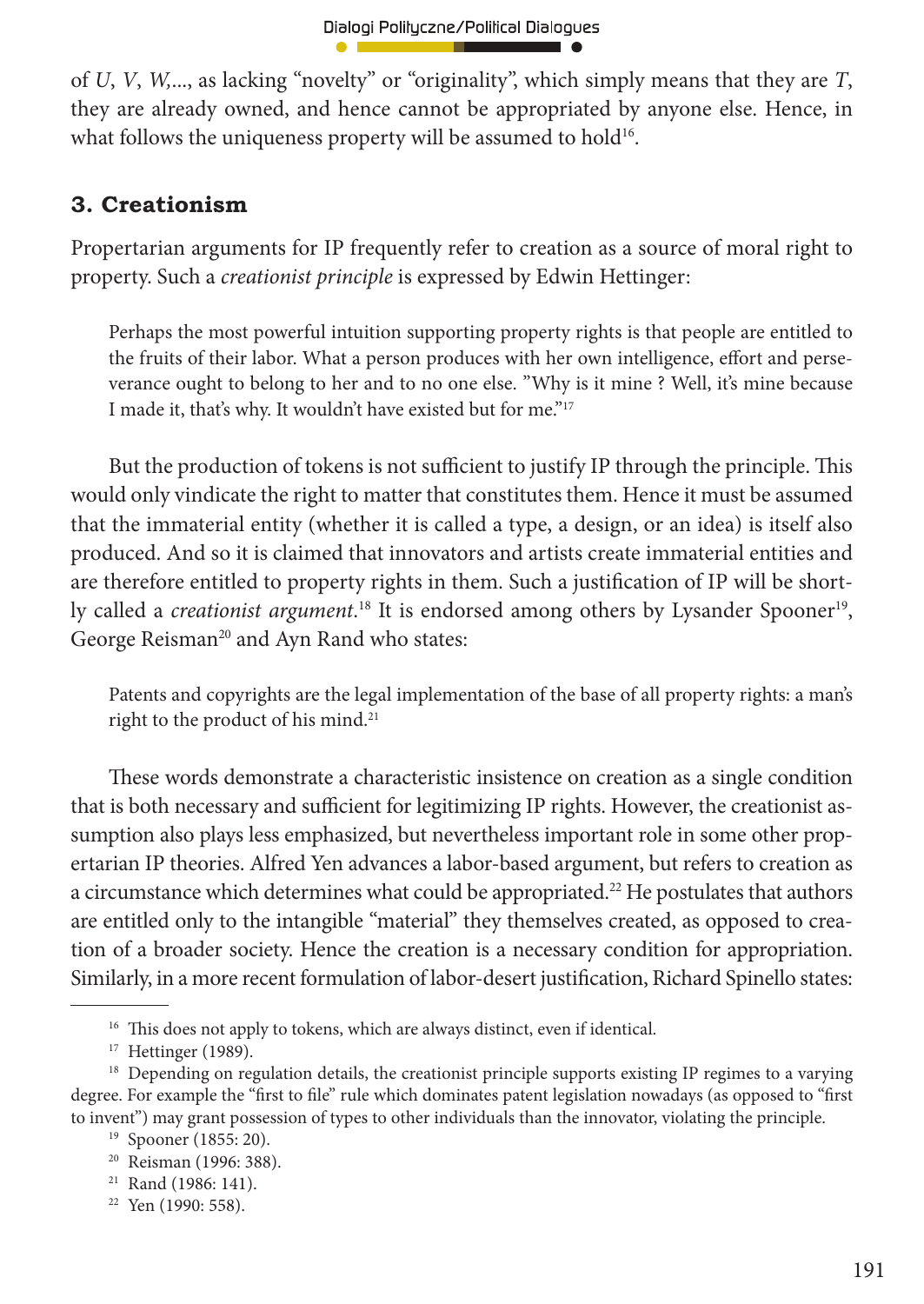[...] a person has a legitimate claim to ownership in works to the extent that they have been created by that person's labor. If it is the case that people deserve a property right in tangible objects through their labor, then why shouldn't they deserve property in intellectual objects which they have created?<sup>23</sup>

Again, without type creation, this statement only refers to tokens and only implies property in matter.

The belief that humans create immaterial entities is rarely contested. It is expressed in numerous IP-related contexts.<sup>24</sup> Contemporary disputes tend to concentrate on the distinction between creation *ex nihilo* and creation carried out by combining known ideas.25 Even authors who criticize or oppose IP occasionally refer to *producers of ideas*, 26 *creators of ideas*, <sup>27</sup> *pattern-creators*28 and *creation of abstractions*. 29 Despite that, several scholars have undermined the creationist argument with respect to some or all kinds of types. They emphasize the social character of intellectual labor and point to difficulties in ascertaining author's contribution in the creative process.<sup>30</sup> Others assert that technological progress is usually achieved by cumulative small-scale improvements rather than major breakthroughs, hardly justifying patenting,<sup>31</sup> and notice that the labor may not be involved at all in a sudden inception of an idea.<sup>32</sup> It is argued that a creation of literary work is partly realized in the mind of a reader entitling him to a share in the property.<sup>33</sup> Difficulties in individuation of the intellectual product<sup>34</sup> and arbitrariness of prohibition scope<sup>35</sup> are emphasized. Notwithstanding the above, in the next section, the central assumption of creationist argument is challenged.

### **4. The objection**

The creation is an act that brings a new entity into existence: a transition from non-being into being.36 It might be disproved by revealing that the entity in question existed before the act. In this context the distinction between types and tokens is crucial. The construction of a token is easily observed and documented. It is not contradicted by the fact that

- 27 Boldrin, Levine (2008: 158); Attas (2008); Wilson (2009).
- 28 Kinsella (2008: 36).
- 29 Sandefur (2007).
- 30 Hettinger (1989); Craig (2002); Sterckx (2006); Radder (2013).
- <sup>31</sup> Desrochers (2000).
- 32 Hughes (1988); Tavani (2005).
- 33 Sandefur (2007).
- 34 Sterckx (2006); Attas (2008).
- 35 Kinsella (2008: 23-24).
- 36 Kvanvig, Vander Laan (2014).

 $23$  Spinello (2003).

<sup>24</sup> See: Baird (1983); Schulman (1990); Lemley (2005).

<sup>25</sup> Chappell (1994: 26-55); Zemer (2006); Hull (2008).

<sup>26</sup> LeFevre (1971: 68); Hayek (1988: 36); Boldrin, Levine (2004); Wilson (2010).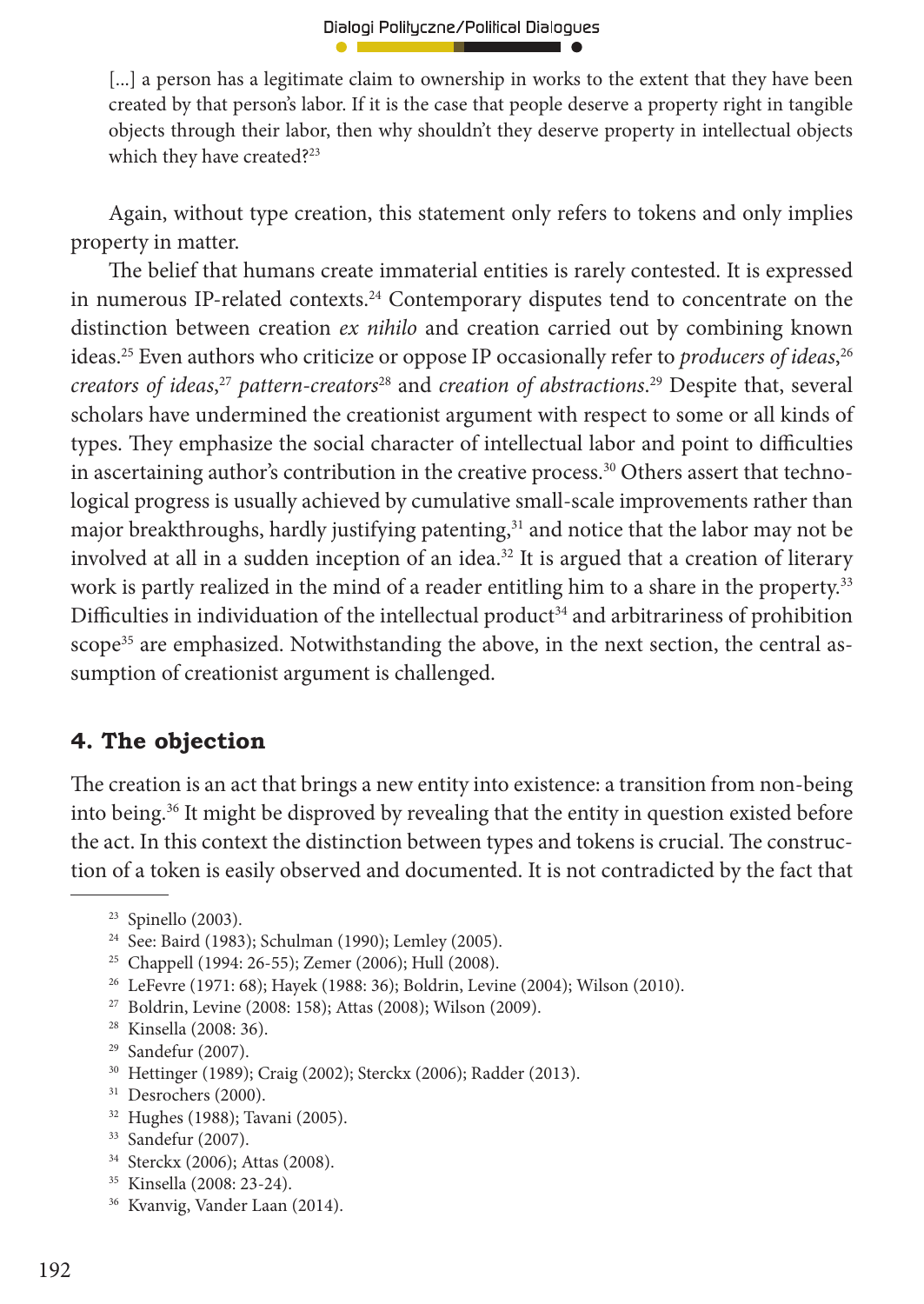another set of items might be identically assembled earlier, resulting in a separate token. However, types are different. While the existence of a type before the alleged creation may perhaps be claimed by pointing to antecedent tokens or descriptions, its earlier nonexistence cannot be demonstrated empirically and is never certain.<sup>37</sup>

The ownership of types may only come at the expense of property rights in material items.<sup>38</sup> These are inevitably restricted when the production of tokens is prohibited. Therefore, it is reasonable to carefully examine the validity of claims raised by innovators and artists, and require credible evidence of type creation before granting priority to them. The burden of proof rests on their shoulders. But the nature of types prevents reliable tracing of their origins, so the proof cannot be provided. More importantly, types may exist before anyone thinks about them and only be subject to eventual apprehension, recognition or identification, leaving no grounds for appropriation through the creationist principle. Counter-arguments that proceed along similar lines referring to some or all types were raised by numerous authors.<sup>39</sup> In the following sections the relativity theory is applied to demonstrate that they are valid with respect to all unique immaterial types.

## **5. Relativity**

Prior to the relativity theory the concepts of space and time were believed to be separate and independent. This was expressed by Sir Isaac Newton's words:

Absolute, true and mathematical time, of itself, and from its own nature flows equably without regard to anything external [...] Absolute space, in its own nature, without regard to anything external, remains always similar and immovable.<sup>40</sup>

The simultaneity and chronological order of events were considered absolute. Later, it was realized that light speed is finite. This was demonstrated by the discovery of time shift between Jupiter moon eclipses and confirmed by the discovery of stellar aberration.<sup>41</sup> Several increasingly accurate experiments resulted in the light speed measurement close to  $3 \cdot 10^8$  m/s. Meanwhile the light has been integrated into a general theory of electromagnetism.42 Subsequent experiments indicated that the speed of light does not change with the direction in which it travels and does not depend on the relative motion

<sup>37</sup> Błaszczyk (2018: 418).

<sup>38</sup> Bell (2007); Bouillon (2009); Błaszczyk (2018: 305).

<sup>39</sup> See: Tucker (1926: 286-288); George (1929: 411); Long (1995); Luper (1999); Morawski (2011: 203). Creation is also questioned by Dodd (2000; 2007: 53), while Biron (2010) points to its incompatibility with the abstract nature of intellectual property objects.

<sup>40</sup> Newton (1687).

<sup>&</sup>lt;sup>41</sup> These are respectively attributed to Ole Rømer and James Bradley.

<sup>42</sup> Maxwell (1873: 431-449).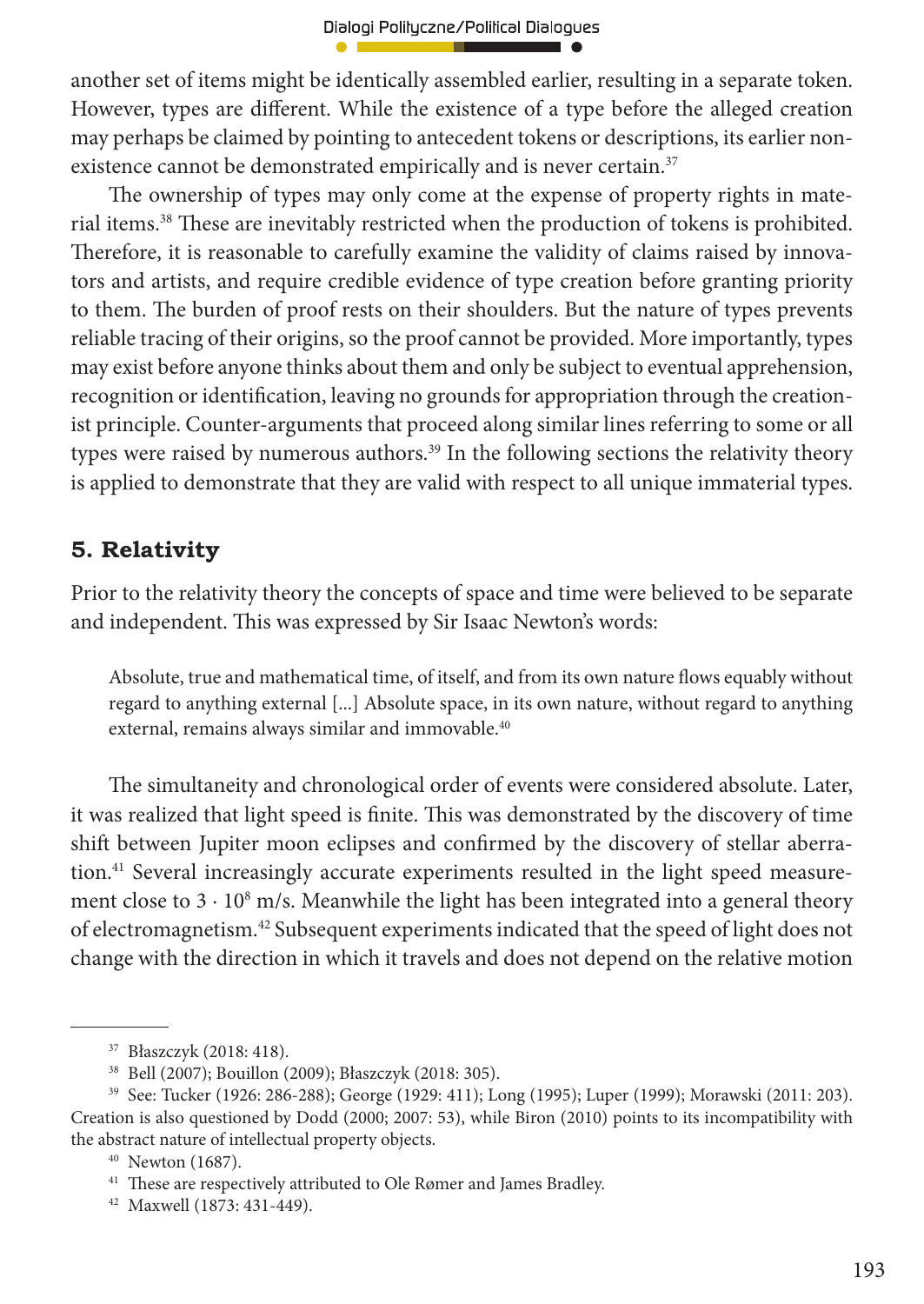of light source and observer.<sup>43</sup> This undermined Newtonian mechanics and the notion of absolute time. The difficulty has been overcome due to works of numerous authors culminating in Albert Einstein's formulation of Special Relativity Theory (SRT),<sup>44</sup> that was later generalized by incorporating gravitation in his General Relativity Theory (GRT).<sup>45</sup> For our purposes it is sufficient to focus on SRT which accurately approximates GRT far from large masses, like black holes, and is supported by rich empirical evidence, emphasized by the words of Bernard Schutz:

In fact it is probably fair to say, that special relativity theory has firmer experimental basis than any other of our laws of physics, since it is tested every day in all the giant particle accelerators, which send particles nearly to the speed of light.<sup>46</sup>

Locations in space may be identified using a Cartesian coordinate system attached to a material reference object and represented by a vector  $\mathbf{r} = (x, y, z)$ . A *reference frame* is formed by associating a clock with it. Any event may be described by a space-time coordinate vector  $(r, t) = (x, y, z, t)$  including the time measurement *t*. Let respective axes of two reference frames *F* and *F'* point in the same directions. Coordinates of any event in both frames are respectively denoted by  $(r, t)$  and  $(r', t')$ . Let  $F'$  move with respect to  $F$ with a constant subluminal velocity represented by a vector  $\nu$  of magnitude  $\nu = ||\nu||$  and let their origins be the same for  $t = t' = 0$ . Under SRT the relation between coordinates in both frames is expressed by the famous Lorentz transformation:<sup>47</sup>

 $r' = r + (\gamma - 1)(r \cdot n) n - \gamma t v$ 

 $t' = \gamma(t - c^{-2}\mathbf{v} \cdot \mathbf{r})$ 

where **·** represents the scalar product of two vectors, *c* is the light speed, *n* is a unit vector such that  $ν = νn$  and  $γ = c/(c² - ν²)^{0.5}$  is the *Lorentz factor*. These results imply that it is nonsensical to consider the time of an event without specifying its location, as both are interdependent. Hence any discussion of type origination must take into account its spatial aspects. In the next section the relativity is applied to show that the uniqueness assumption rules out creation.

<sup>43</sup> Michelson, Morley (1887).

<sup>44</sup> See: Larmor (1897); Lorentz (1899, 1904); Poincaré (1900, 1905); Einstein (1905).

<sup>45</sup> Einstein (1915).

<sup>46</sup> Schutz (2009: 2).

<sup>47</sup> See: Cushing (1967); Ugarov (1979: 60); Steane (2012: 124).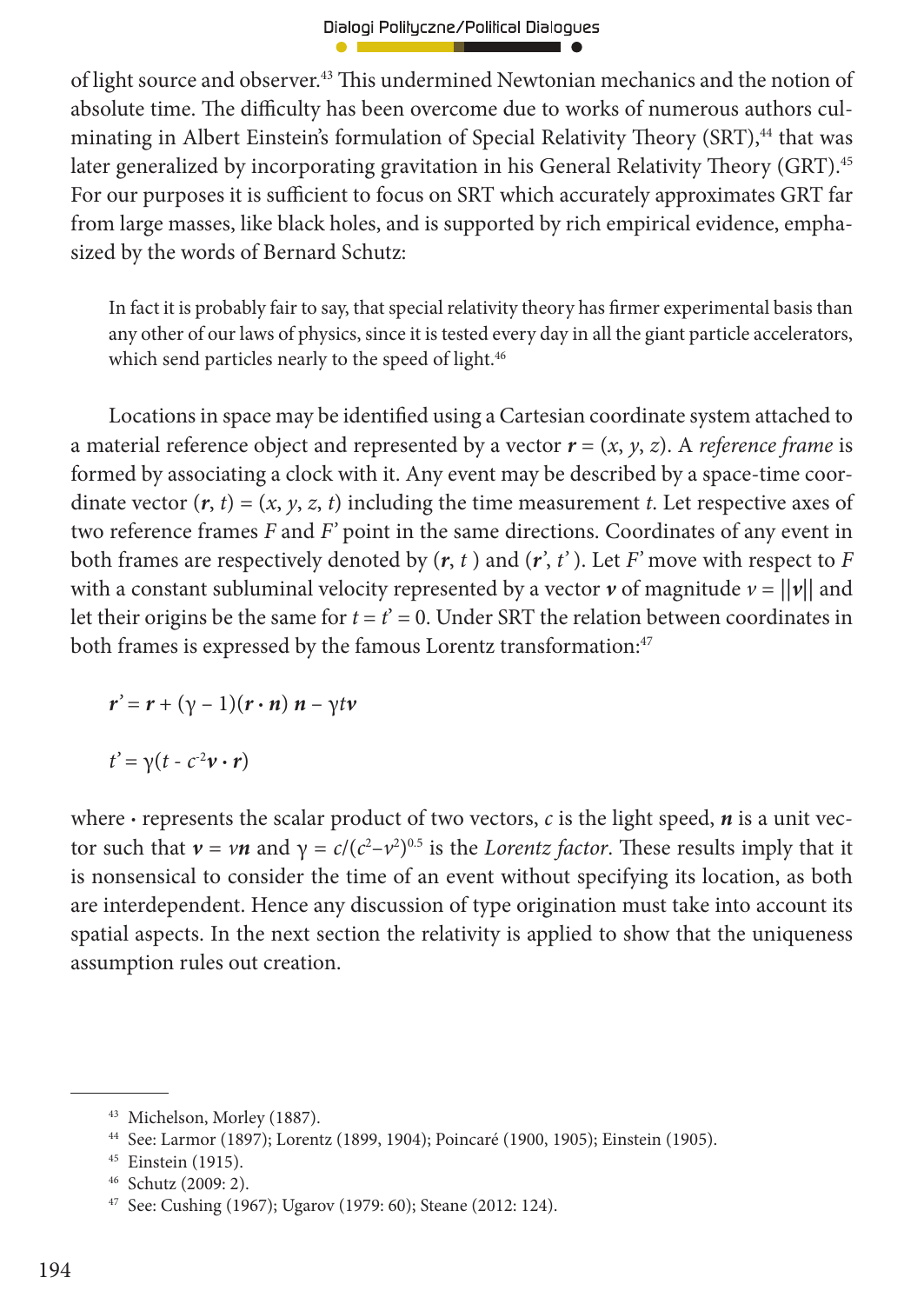### **6. Are types created?**

The creationist argument relies on the precedence of the alleged creation over later instantiations. Chronological order of these events must be determined. Analyses based on the Newtonian model of absolute time collapse immediately when relativistic effects are accounted for. This is illustrated by the numerical example.

EXAMPLE. Let four individuals A, B, C, D, arrive at an identical type at coordinates  $(r, t) = (0, 0, 0, 0)$ , (12, 0, 0, 4), (0, 16, 0, 8), (0, 0, 24, 12) with time measured in years and distances in lightyears. Let frames *F'*, *F''* and *F'''* with respective time variables *t'*, *t''*, *t'''* have identical orientation of axes as *F* and coincide with it for  $t = t' = t'' = t''' = 0$ . Let them move with respect to *F* with velocities  $v' = (0.6c, 0, 0)$ ,  $v'' = (0, 0.6c, 0)$ ,  $v''' = (0, 0, 0.6c)$ . Time coordinates of the four events in all frames are:

|   |      | $, \, , \,$ | . , . , |
|---|------|-------------|---------|
|   |      |             |         |
| P | $-4$ |             |         |
|   | U    |             |         |
|   |      |             | -       |

Hence their chronological order is respectively: (A, B, C, D), (B, A, C, D), (C, A, B, D) and (D, A, B, C). Each one precedes all others in a suitably chosen reference frame.

Conflicting temporal orderings of alleged creations lead to a self-contradiction. Due to the uniqueness, they must all involve the same type. Each contender is overtaken by someone else and hence cannot be the creator. This lets us state the following:

**Conclusion 1**: If each inventor or artist is overtaken by some rival in some reference frame then none of them is the creator. The type exists independently of their efforts (if it exists at all).

Reference frames with opposite chronological orders may be found whenever two events take place outside *event horizons* of each other, so that the time difference between them is too small for the light signal to reach one location from the other and vice versa. In particular, this is true when the two events are distant and simultaneous in any single frame. Similar sufficient conditions may be formulated for more than two events.

Independent arrivals at the same new type, ordered differently in various reference frames, have not been documented yet. However, when humans colonize nearby star systems located at the distance of several lightyears and start substantial intellectual activity there, such occurrences will be frequent. More importantly, there is no reason to believe that anything prevents people - even on Earth - from arriving at types in time-spatial configurations contradicting the creation. These types are not created by humans. Therefore, all other types are not created by them either. Otherwise, some mechanism would have to preassign the initial state of existence or nonexistence to every possible type,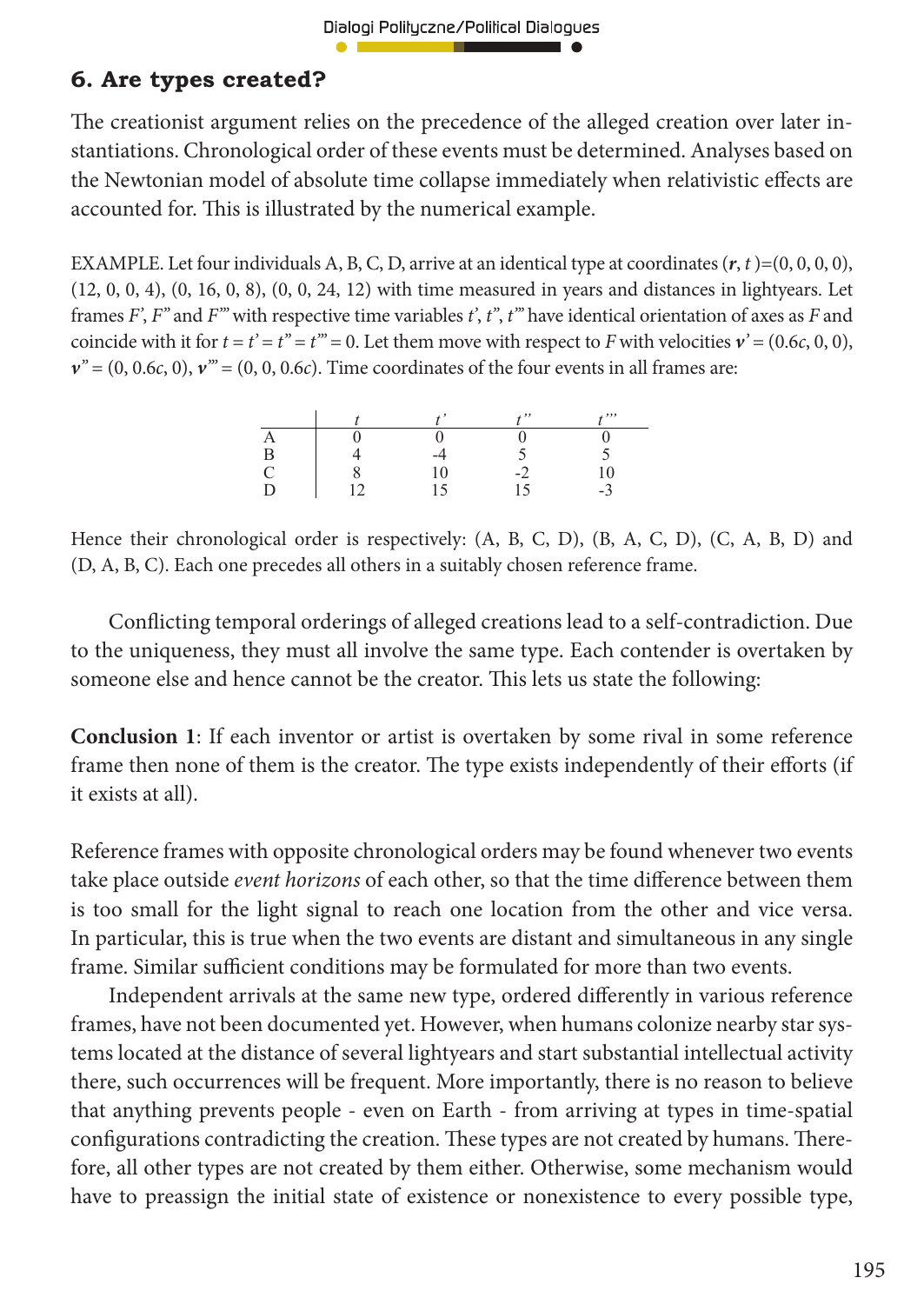depending on time-spatial configuration of multiple *later* events distributed through the whole time-space. A theory of types defining such a complex mechanism would violate the law of parsimony. For certain configurations of events it would also lead to absurd conclusions that at some time-spatial coordinates a particular complicated type exists while simpler types of which it consists are not created yet. Hence such theories should be rejected. This leads to the following result:

**Conclusion 2:** All unique immaterial types exist independently of any human efforts (if they exist at all).

The reasoning presented in this section applies to unique immaterial types in all kinds of contexts including, among others, those embodied in machines, chemical compounds, industrial processes, integrated circuit topologies, computer programs, databases, books, poems and melodies. Its applicability is safeguarded by the undeniable fact that these types may be independently identified by multiple individuals. Such an occurrence may be extremely unlikely, depending on circumstances and type's degree of complication, but it is always - at least theoretically - possible. Claims to the contrary<sup>48</sup> are shown to be groundless by pointing out that the event deemed impossible has already happened once. There is no reason to believe in any mysterious force preventing more occurrences.

# **7. Final remarks**

The intellectual labor cannot bring unique, immaterial types to existence. It may only result in identification of another, already existing, initially unknown and perhaps more beneficial type; just like the intellectual effort of a scientist cannot create a new law of nature and may only lead to identification of an already existing one.

The creationist principle of acquiring property requires the transition from non-being into being as a necessary precondition to granting the property right. This precondition is blatantly unfulfilled in the case of unique immaterial entities. Hence the principle does not justify owning them, as reflected by the words of Ayn Rand:

It is important to note, in this connection, that a discovery cannot be patented, only an invention. A scientific or philosophical discovery, which identifies a law of nature, a principle or a fact of reality not previously known, cannot be the exclusive property of the discoverer because: (a) he did not create it, and (b) if he cares to make his discovery public, claiming it to be true, he cannot demand that men continue to pursue or practice falsehoods except by his permission.49

<sup>48</sup> Such as those by Himma (2008) or Rand (1986: 142).

<sup>49</sup> See: Rand (1986: 142).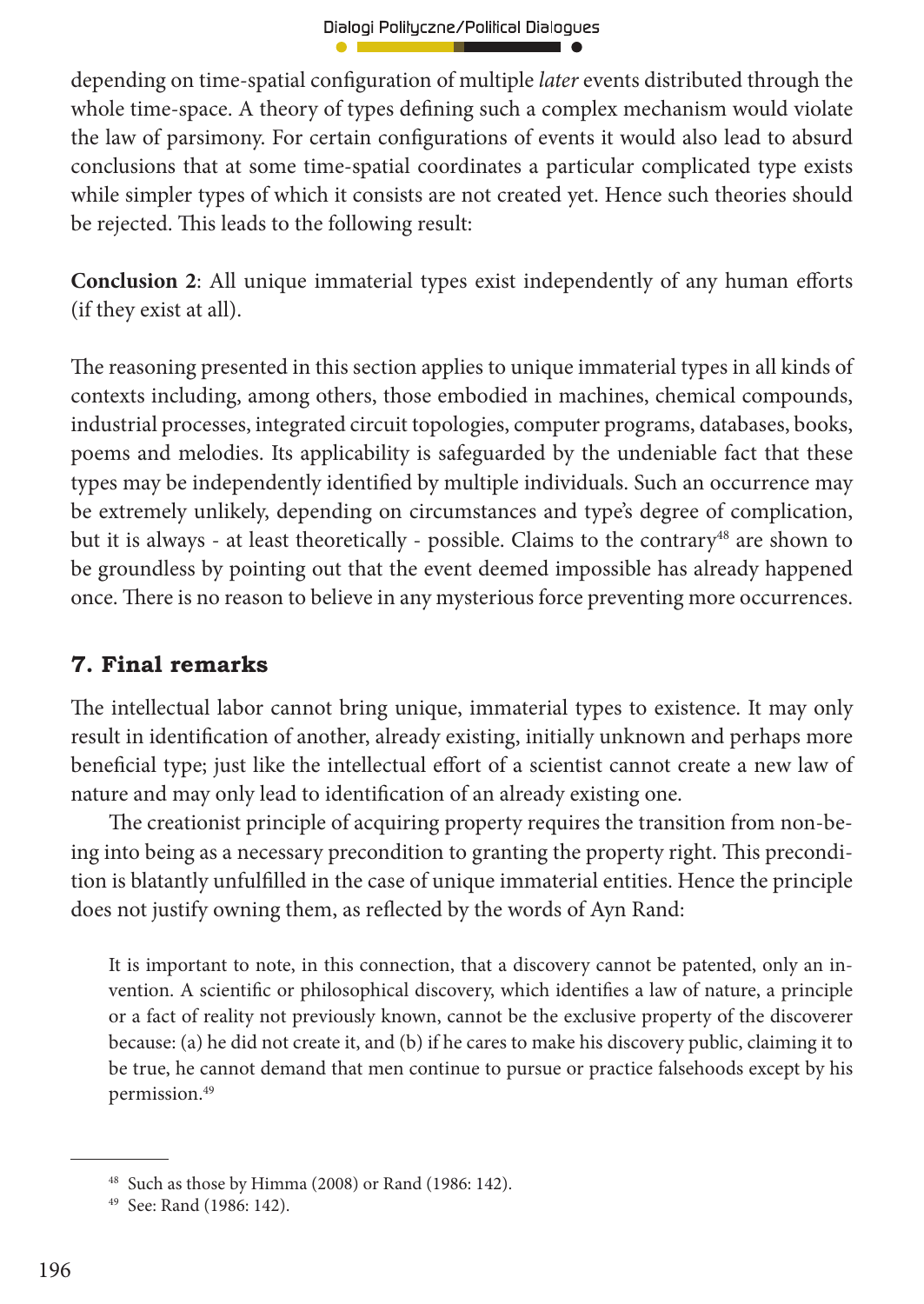Other IP justifications that rely on creation of these entities as a necessary condition, and in particular as a delimiter of what could be appropriated, are also invalid. The act that does not take place cannot support them.

Finally, presented results facilitate resolution of another related controversy. The Hoppean theory of property derives the need for property rights from the scarcity of resources and from the necessity of preventing interference among their conflicting uses.50 From that it is usually inferred that types, ideas, patterns or designs cannot be legitimately owned, because they may be beneficially used by an unlimited number of individuals.51 Against this view it is sometimes argued that intangible objects might be considered scarce - and hence ownable - because they need to be produced.<sup>52</sup> However, humans cannot bring unique immaterial types to existence. Their production does not happen, so it cannot support the scarcity claim. Therefore, propertarian IP justifications for their ownership cannot be based on the Hoppean property theory.

#### **References:**

Attas D. (2008), Lockean Justifications of Intellectual Property. In A. Gosseries, A. Strowel & A. Marciano (Eds.) *Intellectual Property and Theories of Justice*: (pp. 29-56). New York: Palgrave-Macmillan.

Baird D.G. (1983), Common Law Intellectual Property and the Legacy of International News Service v. Associated Press. *University of Chicago Law Review*, 50, 411-413.

Becker L.C. (1992), Deserving to Own Intellectual Property. *Chicago-Kent Law Review*, 68, 609-629.

Bell T.W. (2007), Copyright as Intellectual Property Privilege. *Syracuse Law Review*, 58, 523-546. Biron L. (2010), Two Challenges to the Idea of Intellectual Property. *Monist*, 93(3), 382-394.

Błaszczyk C. (2016), The Critique of Copyright in Hans Hermann Hoppe's Argumentation Ethics. *Studia Iuridica*, 68, 33-54.

Błaszczyk C. (2018), *Propertarianistyczne Teorie Prawa Autorskiego*. Warsaw: C.H. Beck.

Boldrin M., Levine D.K. (2004), IER Lawrence Klein Lecture: The Case Against Intellectual Monopoly. *International Economic Review*, 45: 327-350.

Boldrin M., Levine D.K. (2008), *Against Intellectual Monopoly*. Cambridge: Cambridge University Press.

Bouckaert B. (1990), What is Property ? *Harvard Journal of Law & Public Policy*, 13(3), 775-816.

Bouillon H. (2009), Note on Intellectual Property and Externalities. In J. G. Hulsmann & N.S. Kinsella (Eds.) *Property, Freedom and Society: Essays in Honor of Hans-Hermann Hoppe*: (pp. 149-160). Auburn: Ludwig von Mises Institute.

Breakey H. (2009), Liberalism and Intellectual Property Rights. Politics, *Philosophy and Economics*, 3, 329-349.

<sup>50</sup> See: Hoppe (2010: 18-19).

<sup>51</sup> See: Kinsella (2008); Dominiak (2014); Wysocki (2014). This meaning of scarcity is often called rivalrousness.

 $52$  In particular, this reasoning is sketched by Gordon (2017: 388). It refers to scarcity understood as lack of superabundance.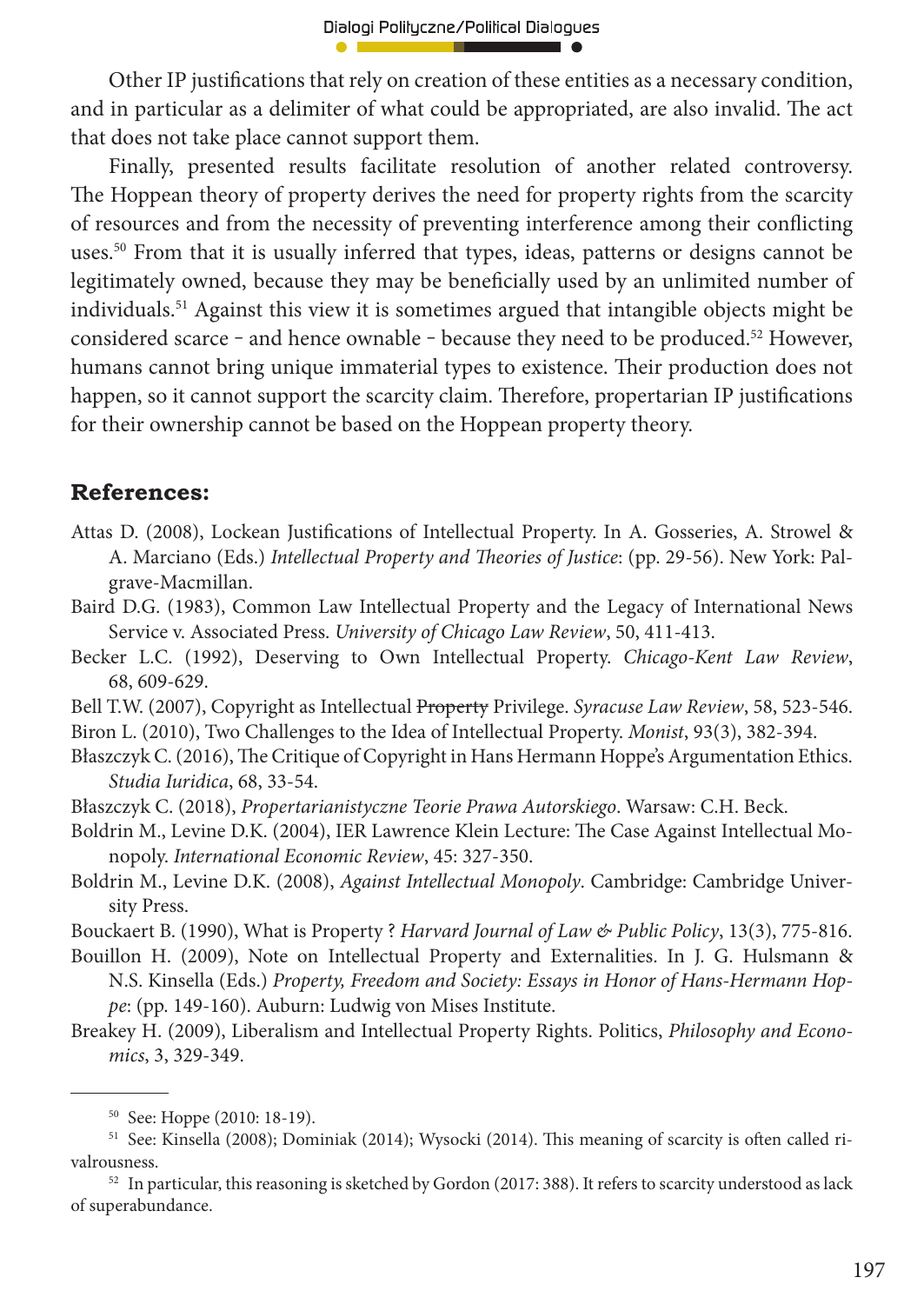- Chappel V. (1994), Locke's theory of ideas. In V. Chappel (Ed.) *The Cambridge Companion to Locke*: (pp. 26-55). Cambridge University Press. Cambridge.
- Craig C.J. (2002), Locke, Labor and Limiting the Author's Right: A Warning Against A Lockean Approach to Copyright Law. *Queen's Law Journal*, 28(1), 1-60.
- Cushing J.T. (1967), Vector Lorentz Transformations. *American Journal of Physics*, 35, 858-862.
- Cwik B. (2014), Labor as the Basis for Intellectual Property Rights. *Ethical Theory and Moral Practice*, 17, 681-695.
- Desrochers P. (2000), Excludability, creativity an the case against the patent system. *Economic Aff airs*, 20(3), 14-16.
- Dodd J. (2000), Musical Works as Eternal Types. *British Journal of Aestethics*, 40(4), 424-440.
- Dodd J. (2007), *Works of Music: An Essay in Ontology*. Oxford: Ocford University Press.
- Dominiak Ł. (2014), Anarcho-Capitalism, Aggression and Copyright. *Political Dialogues*, 16, 37-47.
- Drahos P. (1996), *A Philosophy of Intellectual Property*. Dartmouth: Ashgate.
- Einstein A. (1905), Zur Elektrodynamik bewegter Körper. *Annalen der Physik*, 17, 891–921.
- Einstein A. (1915), Die Feldgleichungen der Gravitation. *Sitzungsberichte der Preussichen Akademie der Wissenschaft en zu Berlin*, 844-847.
- George H. (1929) *Progress and Poverty*, New York: Modern Library.
- Gordon D. (2017) *An Austro-Libertarian View*. Vol II. Auburn: Ludwig von Mises Institute.
- Gordon W.J. (1993), A Property Right in Self-Expression: Equality and Individualism in the Natural Law of Intellectual Property. The Yale Law Journal, 102, 1533-1609.
- Gordon W.J. (2003), Intellectual Property. In P. Cane & M. Tushnet (Eds.) *The Oxford Handbook of Legal Studies*. (pp. 617-646). Oxford: University Press.
- Hayek F.A. (1988), *The Fatal Conceit. The Errors of Socialism*. London: Routledge.
- Hettinger E.C. (1989), Justifying Intellectual Property. *Philosophy and Public Affairs*, 18(1), 31–52.
- Himma K.E. (2008), The justification for intellectual property: Contemporary Philosophical Disputes. *Journal of the American Society for Information Science and Technology*, 59(7), 1143-1161.
- Hoppe H.-H. (2010) A Theory of Socialism and Capitalism. Auburn: Ludwig von Mises Institute.
- Hughes J. (1988), The Philosophy of Intellectual Property. *Georgetown Law Journal* 77 (287), 330–350.
- Hull G. (2008), Clearing the Rubbish: Locke, the Waste Proviso, and the Moral Justification of Intellectual Property. *SSRN Electronic Journal*, DOI: 10.2139/ssrn.1082597.
- Kinsella N.S. (2008), *Against Intellectual Property*. Auburn: Ludwig von Mises Institute.
- Kvanvig J., Vander Laan D. (2014), Creation and Conservation. In E.N. Zalta (Ed.) *The Stanford Encyclopedia of Philosophy* (Winter 2014 Edition). (Access: 20.06.2018) URL: https://plato.stanford.edu/archives/win2014/entries/creation-conservation/.
- Lambrecht M. (2015), On water drinkers and magical springs: Challenging the Lockean proviso as a justification for copyright. *Ratio Iuris* 28(4), 1-29.
- LeFevre R. (1971), *The Philosophy of Ownership*. Auburn: Ludwig von Mises Institute.
- Lemley M.A. (2005), Property, Intellectual Property, and Free Riding. *Texas Law Review*, 83, 1031-1089.
- Larmor J. (1897), On a Dynamical Theory of the Electric and Luminiferous Medium. *Philosophical Transactions of the Royal Society*, 190, 205-300.
- Long R.T. (1995), The Libertarian Case Against Intellectual Property Rights. *Formulations* (3)1, 10-13.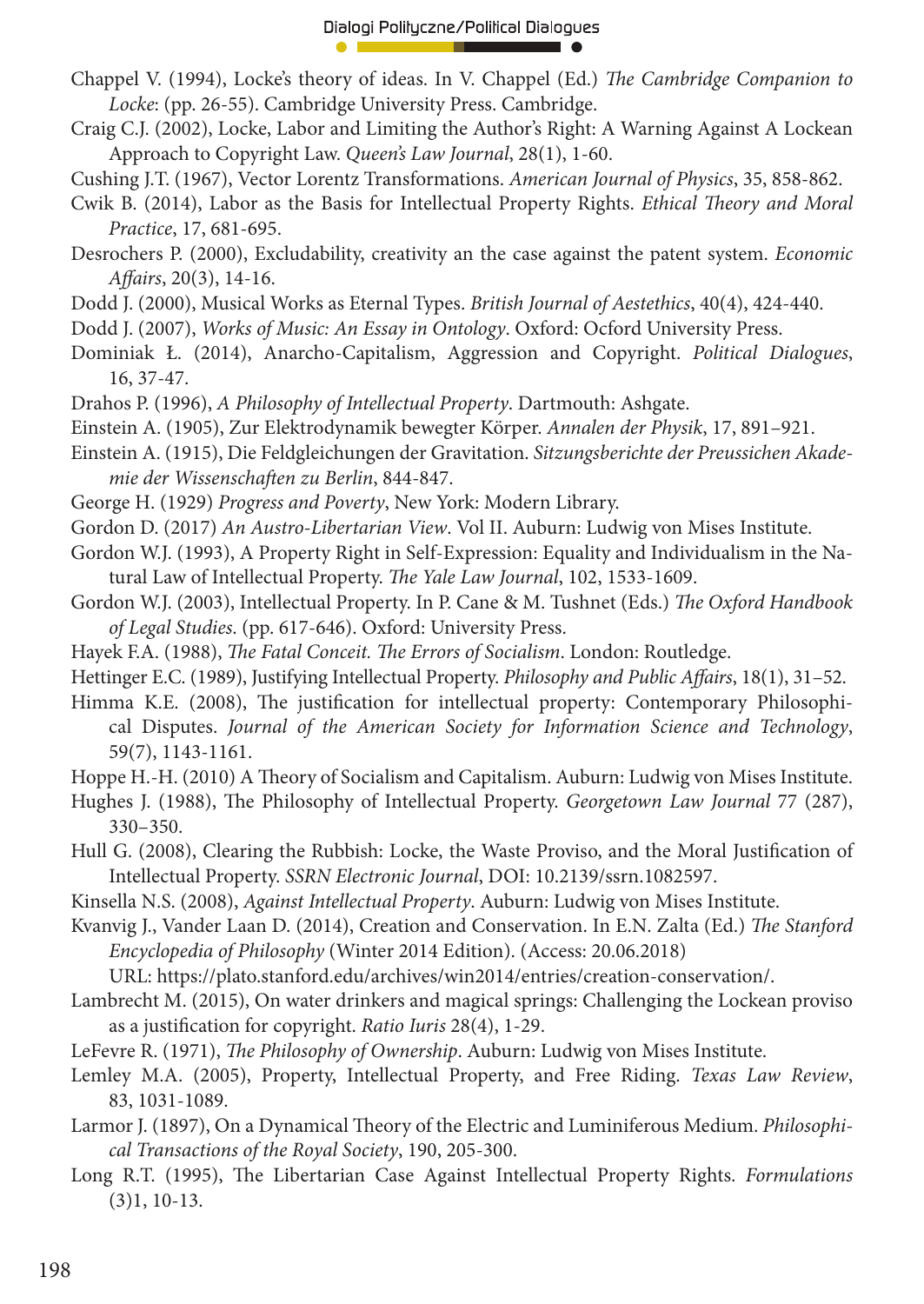- Lorentz H. (1899), Simplified Theory of Electrical and Optical Phenomena in Moving Systems. *KNAW Proceedings*, 1, 427-442.
- Lorentz H. (1904), Electromagnetic Phenomena in a System Moving with any Velocity Less than that of Light. *KNAW Proceedings*, 6, 809-831.
- Luper S. (1999), Natural Resources, Gadgets and Artificial Life. *Environmental Values*, 8, 27-55. doi: 10.3197/096327199129341707
- Maxwell J.C. (1873), *A Treatise on Electricity and Magnetism*. Oxford: Clarendon Press.
- Michelson A.A., Morley E.H. (1887), On the relative motion of the Earth and the luminiferous ether. *American Journal of Science*, 34, 333-345.
- Moore A. (1997), Lockean Theory of Intellectual Property. *Hamline Law Review*, 21, 65-108.
- Moore A. (2003), Intellectual Property, Innovation and Social Progress: the Case Against Incentive Based Arguments. *Hamline Law Review*, 26(3), 602-630.
- Moore A. (2012), A Lockean Theory of Intellectual Property Revisited. *San Diego Law Review*, 49, 1069-1103.
- Morawski R.Z. (2011), *Etyczne aspekty działalności badawczej w naukach empirycznych*. Warsaw: Warsaw University Publishing.
- Newton I. (1687), *Philosophiae Naturalis Principia Mathematica*. London: Joseph Streater.
- Palmer T.G. (1989), Intellectual Property: A Non-Posnerian Law and Economics Approach. *Hamline Law Review*. 12. 261-304.
- Palmer T.G. (1990), Are Patents and Copyright Morally Justified ? The Philosophy of Property Rights and Ideal Objects. *Harvard Journal of Law and Public Policy*, 13(3), 817-865.
- Poincaré H. (1900), La Theorie de Lorentz et le Principe de Reaction. Archives Neerlandaies, V, 253-278.
- Poincaré H. (1905), Sur la Dynamique de l'Electron. *Comptes Rendues*, 140, 1504-1508.
- Reisman G. (1996), *Capitalism. A Treatise on Economics*. Ottawa: Jameson Books.
- Radder H. (2013), Exploring Philosophical Issues in the Patenting of Scientific and Technological Inventions. *Philosphy & Technology*, 26, 283-300.
- Rand A. (1986), *Capitalism: The Unknown Ideal*. New York: Signet.
- Rothbard M.N. (1962) *Man, Economy, and State*. New York: Van Nostrand.
- Sandefur T. (2007), A Critique of Ayn Rand's Theory of Intellectual Property Rights. *The Journal of Ayn Rand Studies*, 9(1), 139-161.
- Schiff rin S. (2007), Intellectual Property. In: Goodin R, Pettit P, Pogge T (Eds.) *A Companion to Contemporary Political Philosophy*. (pp. 653-668). Oxford: Blackwell:.
- Schulman J.N. (1990), Informational property: Logorights. *Journal of Social and Biological Structures*, 13 (2), 93-117.
- Schutz B.F. (2009), *A First Course in General Relativity*. Cambridge: Cambridge University Press.
- Shaffer B. (2013) *A Libertarian Critique of Intellectual Property*. Auburn: Mises Institute.
- Spencer H. (1897), *The Principles of Ethics*. (T.Machan Ed. 1978). Indianapolis: Liberty Fund.
- Spinello R.A. (2003), The future of intellectual property. *Ethics and Information Technology*, 5, 1-16.
- Spooner L. (1855), *The Law of Intellectual Property; or An essay on the Right of Authors and Inventors to a Perpetual Property in their Ideas*. Boston: Bela Marsh;
- Steane A.M. (2012), *Relativity Made Relatively Easy*. Oxford: Oxford University Press.
- Stercx S. (2006), The Moral Justifiability of Patents. *Ethical Perspectives*, 13(2), 249-265.
- Tavani H.T. (2005), Locke, Intellectual Property Rights, and the Information Commons. *Ethics and Information Technology*, 7, 87-97.